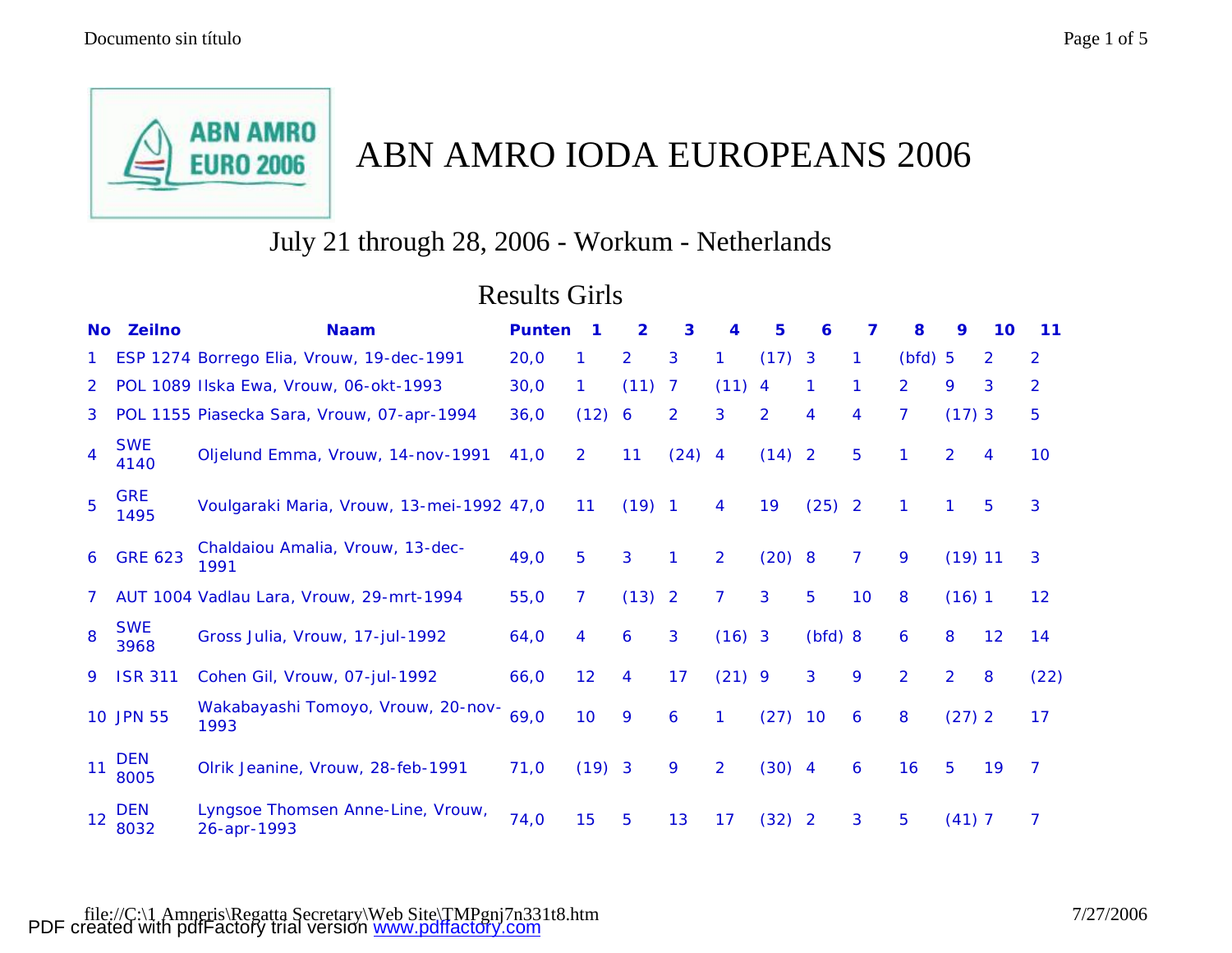### Documento sin título Page 2 of 5

|    |                     | 13 FRA 1707 Thauk Bouvet, Vrouw, 27-feb-1993 | 79,0  | 9              | 9              | (30) | $\boldsymbol{6}$ | 18             | 9          | $\overline{2}$ | 15   | 4         | 7         | (23) |
|----|---------------------|----------------------------------------------|-------|----------------|----------------|------|------------------|----------------|------------|----------------|------|-----------|-----------|------|
|    |                     | 14 ESP 1194 Pizzuto Mar, Vrouw, 07-mei-1991  | 79,0  | (18)           | 5              | 10   | 3                | 10             | 5          | 12             | 4    | 14        | (17)      | 16   |
|    | 15 GRE 11           | Kyranakou Afroditi, Vrouw, 02-dec-<br>1991   | 83,0  | 15             | $\overline{7}$ | 4    | $\overline{7}$   | (17)           | 11         | (25) 5         |      | 10        | 9         | 15   |
|    | 16 POL 1307         | Walczyck Martyna, Vrouw, 03-feb-<br>1992     | 84,0  | 8              | 10             | 5    | 14               | 1              | 12         | 10             | (35) | 3         | 21        | (31) |
| 17 | <b>GBR</b><br>5538  | de Boltz Lucy, Vrouw, 28-mrt-1991            | 87,0  | 11             | 1              | 4    | 5                | (23)           | 17         | 19             | 17   | 3         | 10        | (21) |
| 18 | <b>DEN</b><br>7666  | Schutt Anne-Julie, Vrouw, 02-dec-<br>1991    | 94,0  | 13             | 24             | 8    | 11               | 12             | 6          | $(27)$ 4       |      | (25) 5    |           | 11   |
| 19 | <b>SWE</b><br>4005  | Sundklev Kajsa, Vrouw, 10-apr-1991           | 96,0  | (35)           | 12             | 7    | 5                | 7              | 1          | 23             | 10   | 12        | $(36)$ 19 |      |
|    | 20 ISR 106          | Jacob Oren, Vrouw, 08-sep-1994               | 96,0  | 10             | 7              | 9    | $(27)$ 13        |                | 7          | 21             | 3    | $(24)$ 17 |           | 9    |
|    | 21 JPN 20           | Shintani Tsumugi, Vrouw, 24-aug-<br>1994     | 97,0  | $\overline{2}$ | 15             | 6    | 13               | 6              | 9          | 11             | 14   | 21        | (22)      | (41) |
| 22 | <b>USA</b><br>13332 | Lambert Deirdre, Vrouw, 04-feb-1993          | 98,0  | (23)           | $\overline{2}$ | 19   | 6                | 6              | (22) 8     |                | 13   | 18        | 4         | 22   |
|    | <b>23 TUR 122</b>   | Ozden Ipeknaz, Vrouw, 07-jun-1993            | 106,0 | 22             | (25)           | 18   | 13               | (25)           | 8          | 11             | 11   | 8         | 1         | 14   |
| 24 | <b>NOR</b><br>3465  | Gundersen Ane, Vrouw, 13-feb-1992            | 109,0 | 9              | 17             | 10   | 9                | 24             | $(bfd)$ 15 |                | 6    | 4         | 15        | (25) |
|    | <b>25 AUT 22</b>    | Mähr Anne, Vrouw, 04-aug-1994                | 117,0 | 3              | 22             | 11   | 10               | (29)           | $(bfd)$ 3  |                | 10   | 29        | 6         | 23   |
| 26 | <b>GBR</b><br>5308  | Stanley Hermione, Vrouw, 03-jun-<br>1992     | 119,0 | 27             | 23             | 12   | 15               | $\overline{2}$ | 18         | (29)           | 3    | 7         | (31)      | 12   |
|    | 27 FIN 345          | Hentinen Hanna, Vrouw, 26-apr-1991           | 122,0 | 30             | 1              | 16   | 23               | (32)           | 7          | 15             | 23   | 1         | (36) 6    |      |
|    | 28 CRO 951          | Senkic Matea, Vrouw, 28-aug-1991             | 130,0 | (ocs) 12       |                | 32   | 12               | 7              | 27         | 4              | 17   | (35) 14   |           | 5    |
|    | 29 BRA 3137         | Mazzaferro Claudia, Vrouw, 03-okt-<br>1995   | 134,0 | 29             | (30)           | 14   | 14               | (31)           | 14         | 5              | 25   | 9         | 9         | 15   |
| 30 | <b>POR</b><br>2316  | Azevedo Joanna, Vrouw, 02-okt-1991           | 136,0 | 7              | 16             | 26   | $(30)$ 4         |                | 16         | 24             | 13   | 10        | 20        | (33) |

file://C:\1 Amneris\Regatta Secretary\Web Site\TMPgnj7n331t8.htm 7/27/2006 PDF created with pdfFactory trial version [www.pdffactory.com](http://www.pdffactory.com)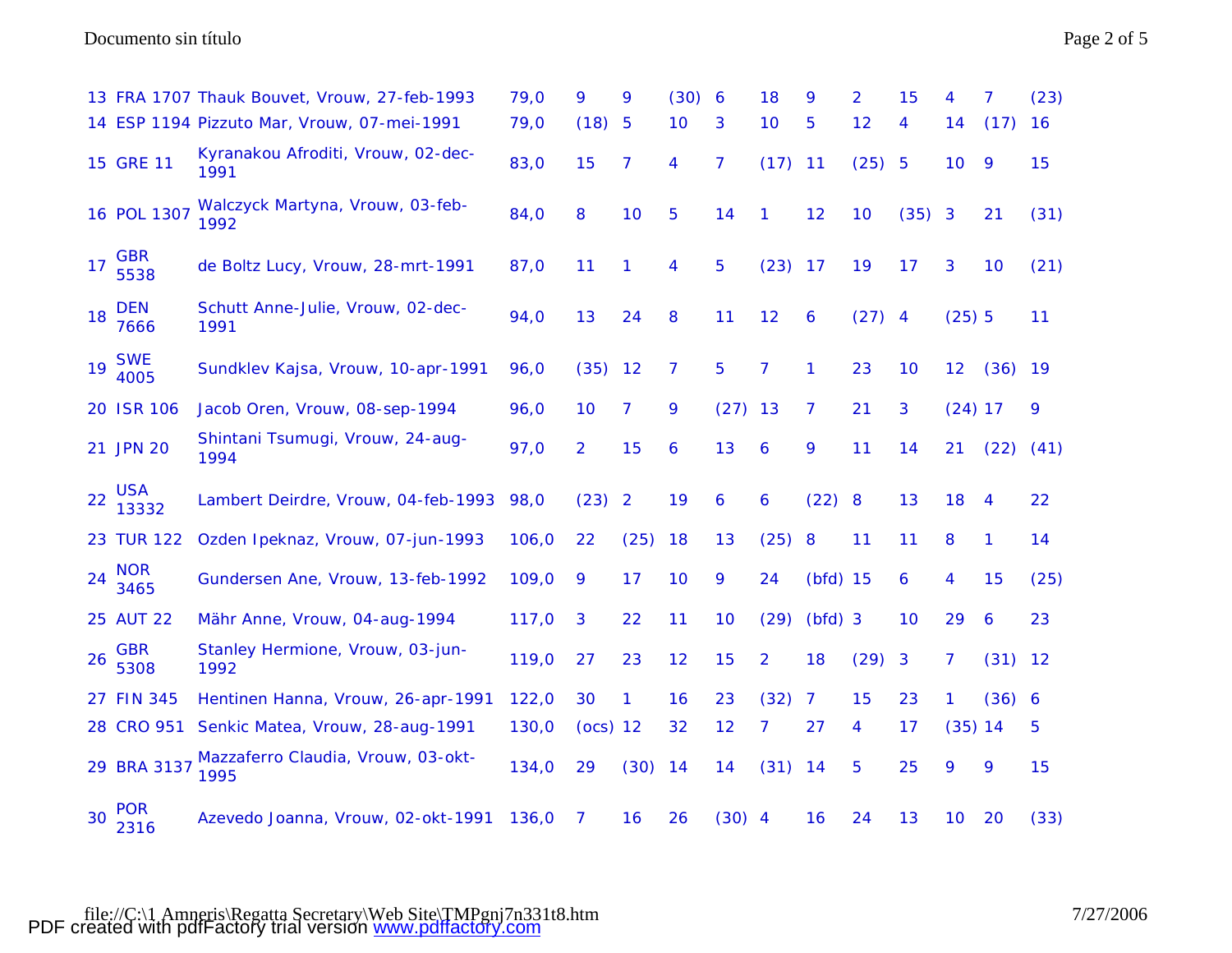Documento sin título Page 3 of 5

|    | 31 BUL 877          | Vangelova Karina, Vrouw, 01-jan-1991 136,0       |       | 6    | 16             | 20       | 18                 | 11   | 21       | 14             | 7    | $(28)$ 23 |           | (32)           |
|----|---------------------|--------------------------------------------------|-------|------|----------------|----------|--------------------|------|----------|----------------|------|-----------|-----------|----------------|
|    |                     | 32 ITA 6660 Celibter Elena, Vrouw, 28-dec-1991   | 137,0 | 13   | 14             | 17       | 10                 | 25   | 11       | 27             | (40) | 16        | (30)      | $\overline{4}$ |
| 33 | <b>NED</b><br>2645  | Bekkering Annemiek, Vrouw, 05-aug-<br>1991       | 139,0 | 19   | 17             | 5        | 20                 | (41) | (26)     | 19             | 22   | 23        | 13        | $\mathbf{1}$   |
|    | 34 AUT 11           | Loibelsberger Tanja, Vrouw, 24-jan-<br>1993      | 141,0 | 5    | 22             | $(29)$ 8 |                    | 10   | 28       | 14             | 24   | $(40)$ 13 |           | 17             |
| 35 | GER<br>11498        | Claus Johanna, Vrouw, 25-feb-1992                | 147,0 | 18   | 10             | 15       | 15                 | 5    | 24       | $(bfd)$ 26     |      | (37) 33   |           | $\mathbf{1}$   |
|    | 36 ESP 861          | Coro Leveque Patricia, Vrouw, 20-apr-<br>1992    | 151,0 | 16   | 18             | (ocs) 8  |                    | (34) | 23       | 13             | 12   | 26        | 29        | 6              |
| 37 | <b>GER</b><br>11601 | Böhm Nadine, Vrouw, 05-jul-1992                  | 157,0 | 14   | 29             | 15       | 9                  | 18   | (32)     | 12             | 25   | 22        | (34)      | 13             |
|    |                     | 38 JPN 3113 Ohinata Kisaki, Vrouw, 22-jun-1993   | 164,0 | 6    | 20             | (35)     | 21                 | 1    | 33       | 13             | 16   | $(39)$ 26 |           | 28             |
|    | 39 ITA 6855         | Raggio Maria Ottavia, Vrouw, 08-jan-<br>1994     | 164,0 | 17   | 25             | 20       | 22                 | 24   | 15       | 9              | 18   | 14        | (28)      | (39)           |
| 40 | <b>POR</b><br>2332  | Martins Francisca, Vrouw, 29-mei-<br>1992        | 165,0 | 23   | (31)           | 22       | 17                 | 26   | 10       | 7              | 19   | 23        | (37)      | <b>18</b>      |
| 41 | <b>GER</b><br>11113 | Christiansen Svenja, Vrouw, 13-jan-<br>1991      | 167,0 | 30   | 18             | 13       | 25                 | 16   | 12       | 22             | 12   | 19        | (34)      | (35)           |
|    | 42 CRO 932          | Sindicic Valnea, Vrouw, 18-dec-1992              | 169,0 | 20   | 26             | 12       | 12                 | (37) | 22       | 17             | 9    | $(38)$ 22 |           | 29             |
| 43 | <b>SWE</b><br>4137  | Svensdotter Clara, Vrouw, 07-aug-<br>1991        | 175,0 | 3    | 4              | 39       | 16                 | (42) | (dsq) 18 |                | 31   | 12        | <b>16</b> | 36             |
|    | 44 BEL 1063         | Van Schoote Julie, Vrouw, 20-jan-<br>1992        | 181,0 | 21   | 8              | (34)     | $(39)$ 8           |      | 34       | 33             | 21   | 13        | 14        | 29             |
|    |                     | 45 BEL 1069 Pieters Caroline, Vrouw, 29-sep-1993 | 182,0 | (33) | (37)           | 21       | 18                 | 12   | 30       | 29             | 26   | 28        | 8         | 10             |
| 46 | ARG<br>2849         | Dominguez Azul, Vrouw, 02-mrt-1991               | 183,0 | 14   | 29             |          | $(ocs)$ $(ocs)$ 33 |      | 6        | 21             | 20   | 7         | 18        | 35             |
| 47 | <b>NED</b><br>2509  | Crum Sanne, Vrouw, 02-aug-1991                   | 187,0 | 16   | 24             | 8        | 24                 | 13   |          | (bfd) (bfd) 28 |      | 30        | 16        | 28             |
|    |                     | 48 FRA 1749 Bourgois Clelia, Vrouw, 12-mei-1992  | 189,0 | 20   | $(bfd)$ $(33)$ |          | 22                 | 15   | 28       | 24             | 22   | 6         | 26        | 26             |

file://C:\1 Amneris\Regatta Secretary\Web Site\TMPgnj7n331t8.htm 7/27/2006 PDF created with pdfFactory trial version [www.pdffactory.com](http://www.pdffactory.com)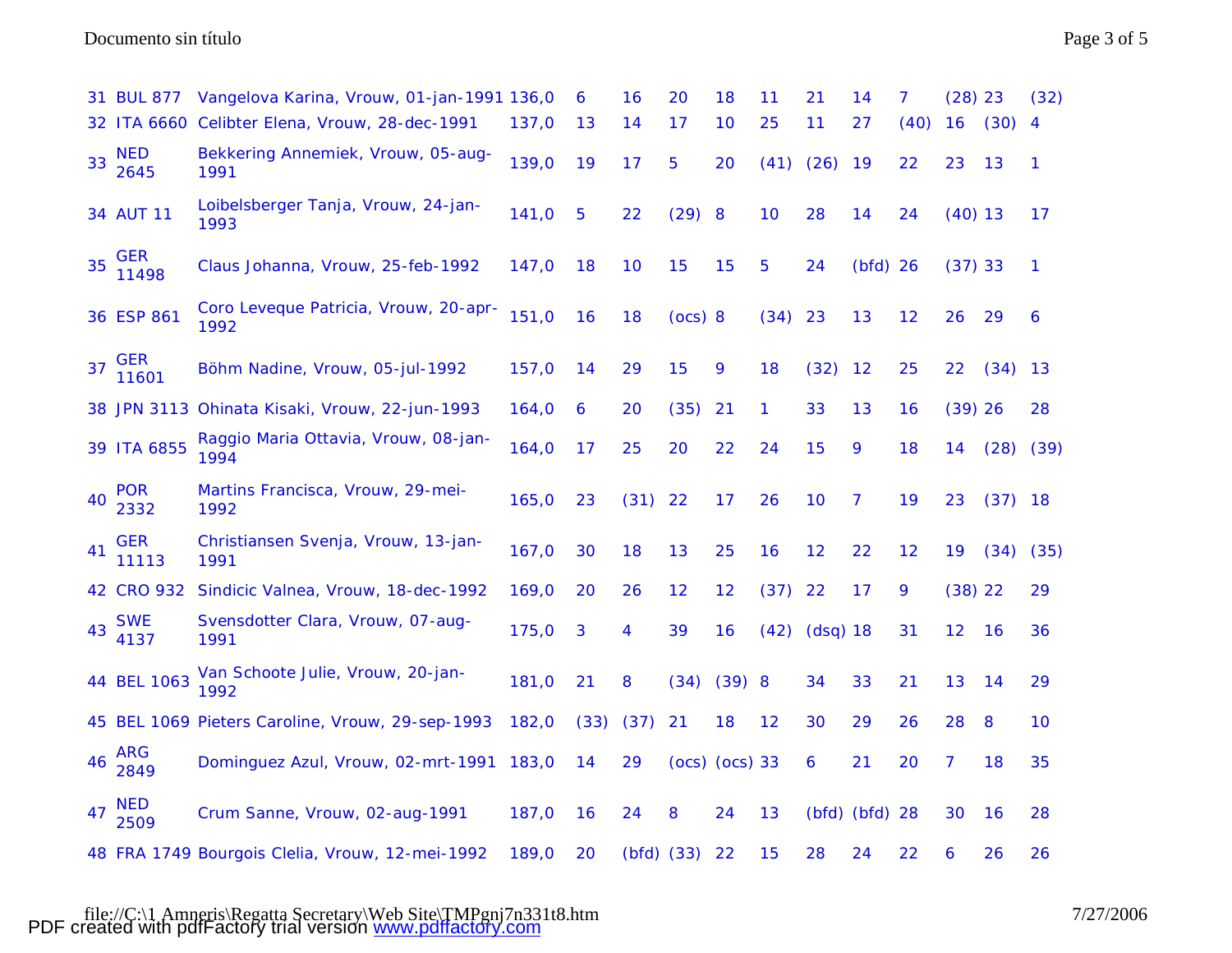### Documento sin título Page 4 of 5

|    |                    | 49 IRL 1153 Kissane Diana, Vrouw, 27-mei-1992  | 189,0 | 17         | 28         | 36   | 24        | (40)       | 32         | 16         | 15                | $(38)$ 12 |           | 9    |
|----|--------------------|------------------------------------------------|-------|------------|------------|------|-----------|------------|------------|------------|-------------------|-----------|-----------|------|
| 50 | <b>GBR</b><br>5181 | Foulds Felicity, Vrouw, 30-sep-1991            | 190,0 | 21         | 19         | 24   | 26        | 22         | 19         |            | (dnc) (dnc) dnc 6 |           |           | 8    |
|    | 51 ISR 112         | Wegman Shir, Vrouw, 09-nov-1992                | 190,0 | 25         | (32)       | 27   | (31)      | 9          | 31         | 23         | 30                | 11        | 23        | 11   |
|    | <b>52 TUR 17</b>   | Yentur Zeynep, Vrouw, 11-sep-1995              | 192,0 | 8          | 35         | 16   | 29        | 35         | (38)       | 25         | 14                | 11        | 19        | (38) |
|    | 53 SLO 949         | Peternelj Eva, Vrouw, 07-jul-1995              | 195,0 | 28         | (34)       | 18   | 19        | (43)       | 13         | 26         | 21                | 20        | 24        | 26   |
|    |                    | 54 FRA 1712 Berthez Claire, Vrouw, 19-sep-1991 | 202,0 | (31)       | 13         | (29) | 26        | 8          | 29         | 22         | 27                | 24        | 29        | 24   |
|    |                    | 55 ITA 6793 Manna Ania, Vrouw, 21-jan-1992     | 208,0 | 26         | $(dsq)$ 22 |      | 32        | 26         | 29         | 20         | 19                | 30        | $(dnf)$ 4 |      |
|    | 56 BEL 1030        | Coppieters Katrien, Vrouw, 08-apr-<br>1993     | 209,0 | 33         | $(36)$ 33  |      | (ocs) 14  |            | 31         | 28         | 24                | 6         | 10        | 30   |
| 57 | <b>HUN</b><br>1286 | Péch Fanni, Vrouw, 12-sep-1993                 | 211,0 | 27         | 21         | 25   | 20        | 16         | 20         | (32)       | 23                | 29        | (38)      | 30   |
|    | <b>58 RUS 19</b>   | Pospelova Valeria, Vrouw, 06-aug-<br>1992      | 214,0 | 31         | (33)       | 23   | 27        | $(38)$ 19  |            | 32         | 33                | 20        | 21        | 8    |
|    | 59 TUR 143         | Baykan Melis, Vrouw, 10-jun-1992               | 215,0 | 29         | 20         | 31   | (38)      | $(dsq)$ 27 |            | 31         | 29                | 18        | 11        | 19   |
| 60 | <b>NOR</b><br>3358 | Naess Helene, Vrouw, 29-jun-1991               | 221,0 | 32         | 14         | 28   | 33        | (37)       | 15         | $(bfd)$ 35 |                   | 21        | 30        | 13   |
|    | 61 AUS 221         | Koelemij Sanne, Vrouw, 12-aug-1992             | 224,0 | 4          | 27         | 31   | $(36)$ 33 |            | (35)       | 35         | 11                | 31        | 25        | 27   |
| 62 | <b>NED</b><br>2720 | Feenstra Froukje, Vrouw, 28-apr-1993 227,0     |       | (35)       | 30         | 28   | 29        | 5          | 17         | 28         | 32                | $(35)$ 25 |           | 33   |
| 63 | <b>MON</b><br>1413 | Darcet Maylis, Vrouw, 04-okt-1992              | 230,0 | $(38)$ 23  |            | 38   | $(43)$ 29 |            | 14         | 30         | 29                | 22        | 27        | 18   |
| 64 | <b>NOR</b><br>3455 | Nina Tuv, Vrouw, 12-mei-1993                   | 230,0 | 37         | 41         | 26   | 28        | 21         | $(bfd)$ 16 |            | (42)              | 25        | 15        | 21   |
|    | 65 CRO 943         | Kurtin Kasia, Vrouw, 20-jan-1991               | 230,0 | 28         | 26         | 25   | 23        | (39)       | 33         | 20         | 18                | $(39)$ 33 |           | 24   |
| 66 | <b>RUS</b><br>1511 | Pirogova Anna, Vrouw, 22-mei-1993              | 232,0 | $(dsq)$ 33 |            | 19   | 32        | $(dnf)$ 26 |            | 37         | 32                | 17        | 20        | 16   |
| 67 | <b>NED</b><br>2632 | Niezen Caren, Vrouw, 18-aug-1991               | 232,0 | 26         | 27         | 23   | $(41)$ 27 |            | 18         | (42)       | 28                | 32        | 24        | 27   |